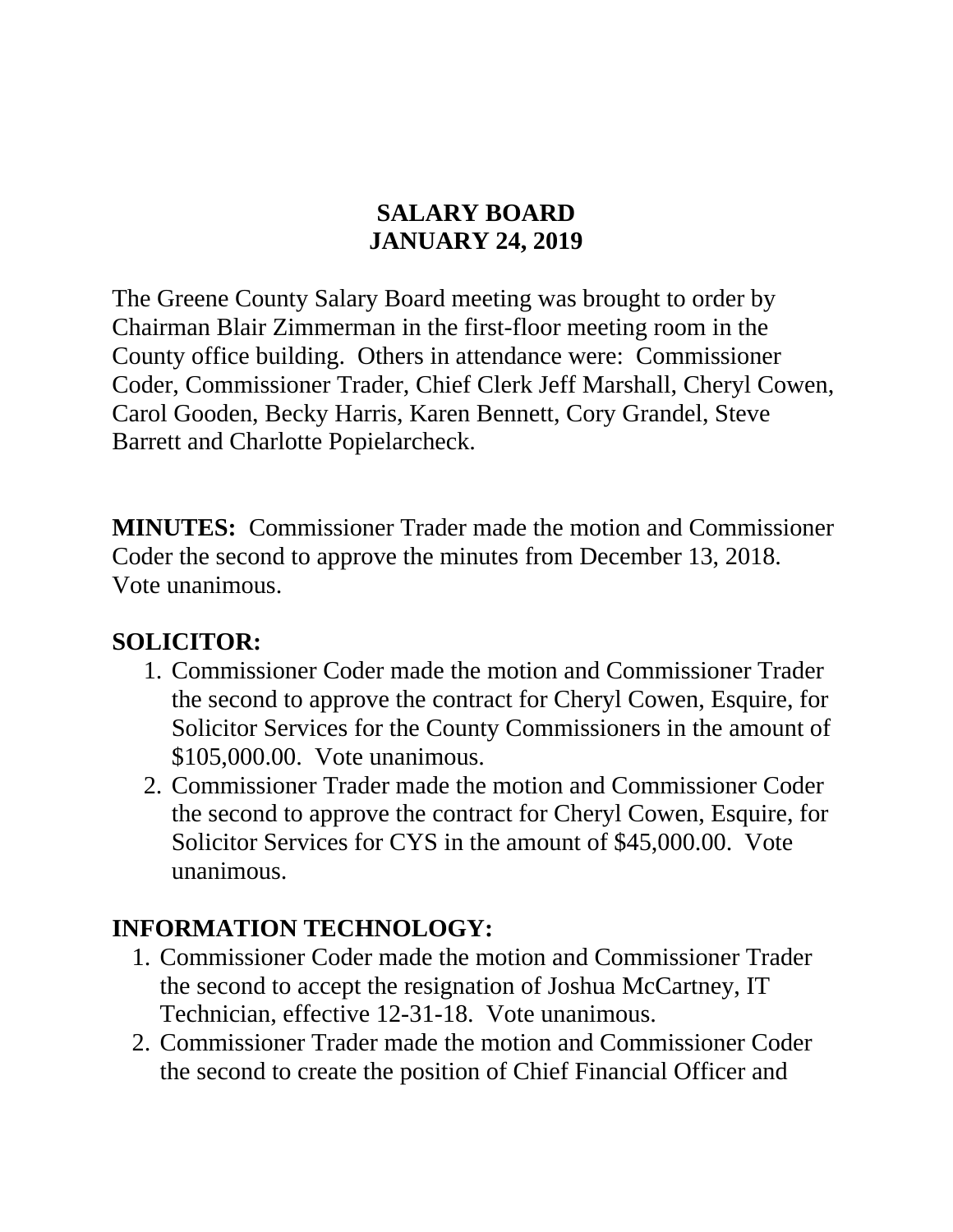move Scott Kelley into this position with a 5% increase @\$73,550.02 effective 01-01-19. Vote unanimous.

3. Carol Gooden made the motion and Commissioner Coder the second to promote Doug Murray into position of Director of Information and Technology with a 5% increase @\$60,272.94 effective 01-01-19. Vote unanimous.

### **CONTROLLER:**

1. Carol Gooden made the motion and Commissioner Trader the second to approve the temporary 5% pay increase for the following employees effective 01-01-19 until 12-31-19, due to successful completion of one year in position: Vote unanimous. Richard Davis @\$23.46 per hour Christy Somerville @\$25.56 per hour Katherine Daugherty @\$56,214.52 per year

### **MAINTENANCE:**

1. Carol Gooden made the motion and Commissioner Coder the second to hire Kristi Davis as a regular full time Custodial Worker I @\$11.92 per hour SEIU PG 2 effective 12-17-18. Vote unanimous.

## **JAIL:**

- 1. Commissioner Coder made the motion and Commissioner Trader the second to hire Claire Wherthey, Maria Barone and Alecia Straight as casual Corrections Officers @\$12.77 per hour effective 12-26-18. Vote unanimous.
- 2. Commissioner Trader made the motion and Commissioner Coder the second to accept the resignation of Zachary Howard part time Corrections Officer effective 12-24-18. Vote unanimous.
- 3. Commissioner Coder made the motion and Commissioner Trader the second to hire Pierce Wissler as a regular part time Corrections Officer @\$14.77 per hour SEIU Prison effective 01-02-19. Vote unanimous.
- 4. Commissioner Trader made the motion and Commissioner Coder the second to accept the reclassification of Jennifer Gumbarevic to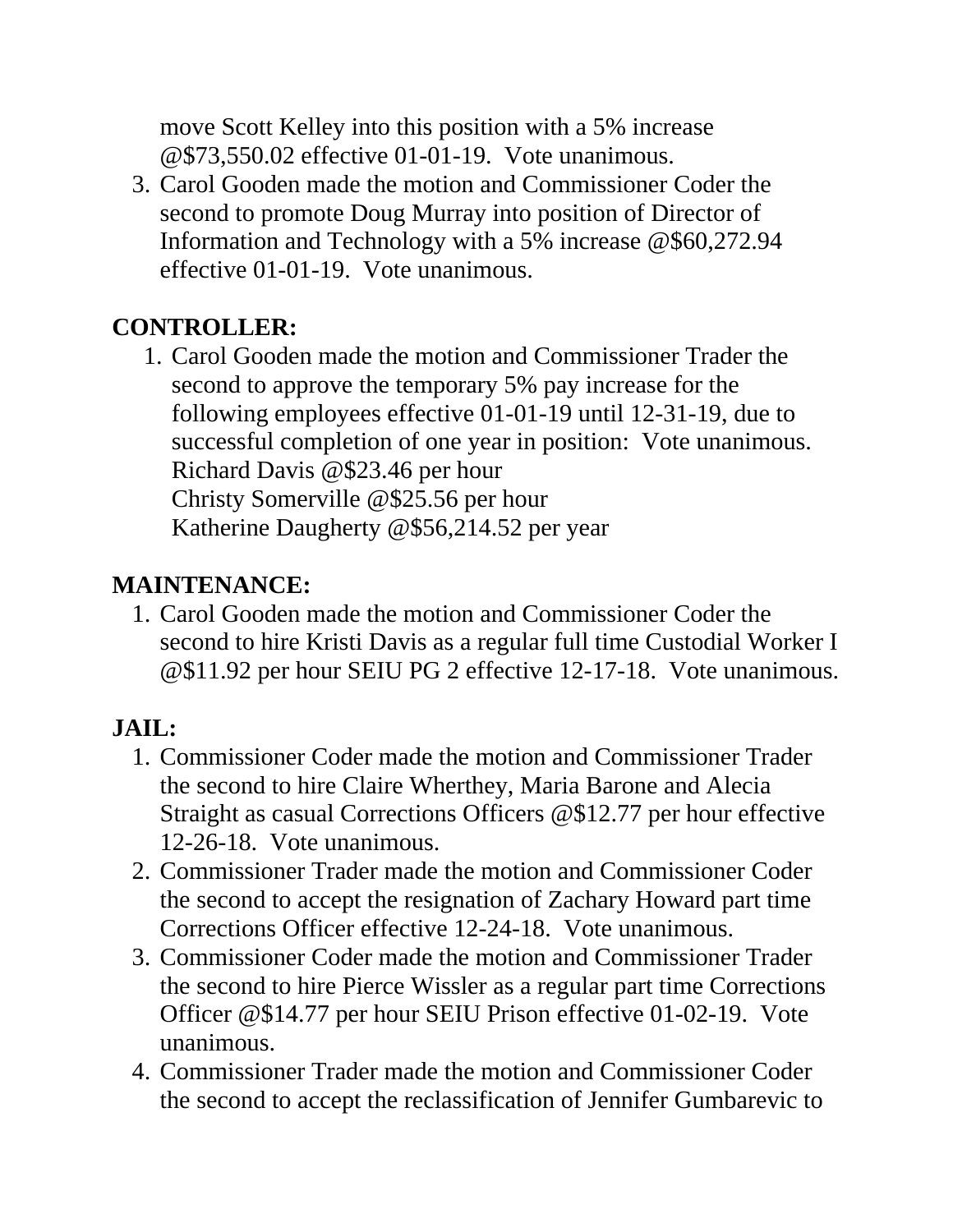regular full time Administrative Assistant II @\$15.52 per hour SEIU PG 11 effective 12-19-18. Vote unanimous.

- 5. Carol Gooden made the motion and Commissioner Coder the second for the promotion of Brian Kirby to regular full time Corrections Officer I @\$ 15.77 per hour SEIU Prison effective 12- 23-18. Vote unanimous.
- 6. Commissioner Trader made the motion and Carol Gooden the second to accept the resignation of Benjamin Sampson, Corrections Officer, effective 01-25-19. Vote unanimous.
- 7. Commissioner Trader made the motion and Commissioner Coder the second for the transfer of Shelby Simmons from regular full time to regular part time Corrections Officer I @\$14.77 per hour SEIU Prison effective 01-13-19. Vote unanimous.
- 8. Carol Gooden made the motion and Commissioner Trader the second to remove Zachary Burger and Anthony Martin, Casual Corrections Officers, from payroll effective 01-16-19. Vote unanimous.

### **HUMAN SERVICES:**

- 1. Commissioner Trader made the motion and Commissioner Coder the second for the transfer of Allen Frye to regular full time Caseworker I, Housing, @\$19.23 per hour UMWA HS/CYS effective 01-14-19. Vote unanimous.
- 2. Commissioner Trader made the motion and Commissioner Coder the second to hire Colleen David as a regular full time SAFE Specialist @\$18.35 per hour MG PG 6 effective 01-07-19. Vote unanimous.
- 3. Carol Gooden made the motion and Commissioner Trader the second to hire Linda Giannopoulos as a regular full time SAFE Specialist @\$18.35 per hour MG PG 6 effective 01-22-19. Vote unanimous.
- 4. Commissioner Trader made the motion and Carol Gooden the second to hire Bonnie Davis as a regular full time Social Service Aide I @\$13.08 per hour SEIU PG 6 effective 01-22-19. Vote unanimous.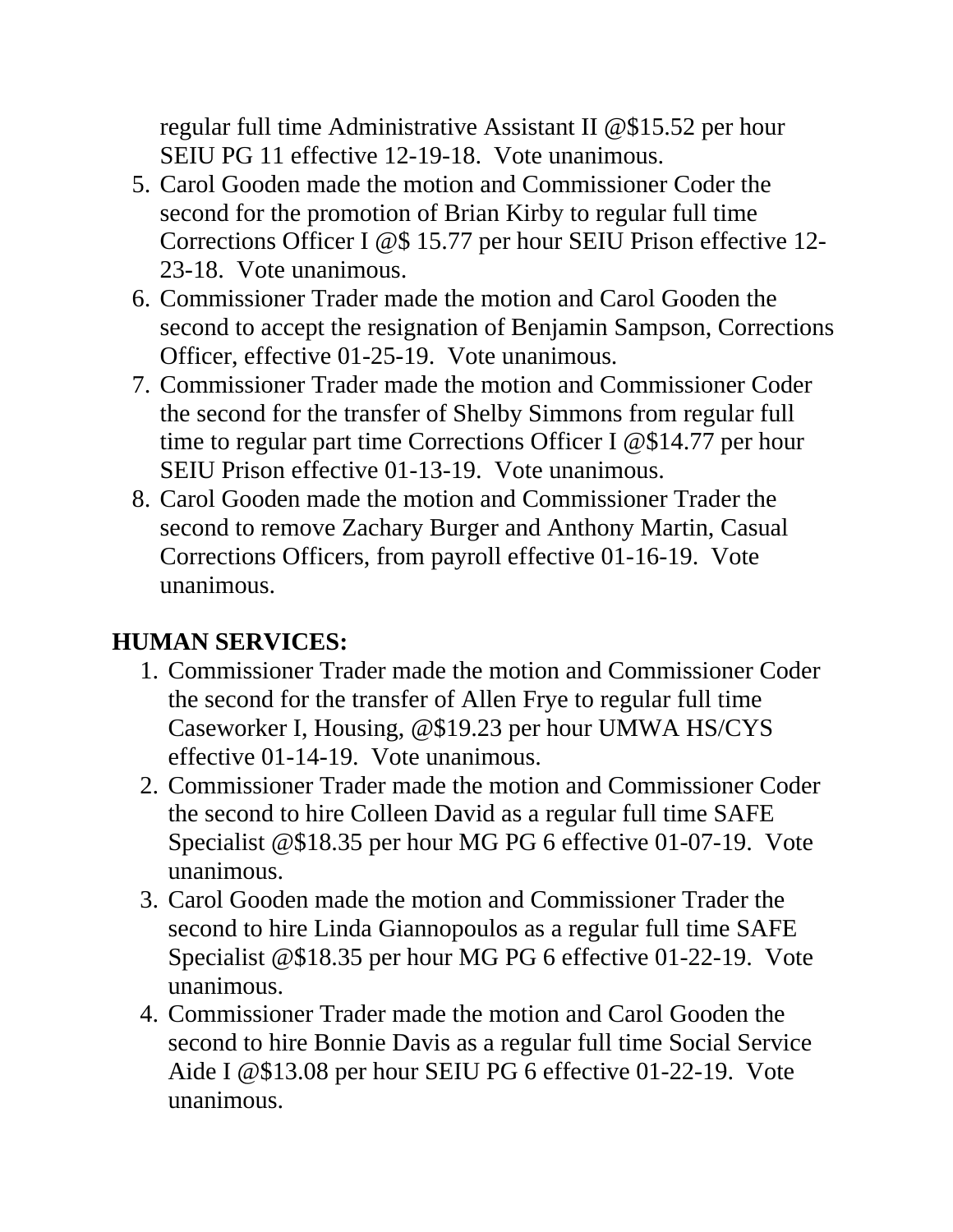- 5. Commissioner Trader made the motion and Commissioner Coder the second for the reclassification of Lindsey Teagarden as regular full time Fiscal Assistant II @\$15.83 per hour SEIU PG 10 effective 01-23-19. Vote unanimous.
- 6. Commissioner Trader made the motion and Commissioner Coder the second to hire Minnie Boles as a regular full time County Caseworker I @\$18.80 per hour UMWA HS/CYS effective 02-04- 19. Vote unanimous.
- 7. Commissioner Coder made the motion and Commissioner Trader the second for the reclassifying of the following positions to align with other Human Service positions: Vote unanimous.
	- a. Tammy Henderson reclassify to Senior Administrative Assistant, MP PG 5 @\$39,290.16 effective 01-01-19.
	- b. Lisa Milan 5% pay increase due to one year in position @\$41,323.74 effective 01-01-19.
	- c. Richard Blaker reclassify Transportation Director to MG PG 11 @\$48,996.95 effective 01-01-19.
	- d. Deneen Shrader reclassify IDD Director to MG PG 11 @\$54,590.77 effective 01-01-19.
	- e. Amy Switalski reclassify Housing and Family Resources Director to MG PG 11 @\$55,134.26 effective 01-01-19.
	- f. Lauren Chambers reclassify Early Intervention Director to MG PG 11 @\$55,760.49 effective 01-01-19.
	- g. Marcy Maletta reclassify Chief Fiscal Officer to MG PG 12 @\$74,296.95 effective 01-01-19.

## **CYS:**

- 1. Commissioner Trader made the motion and Commissioner Coder the second for the reclassification of Loletta Scogin from probationary to regular County Caseworker I @\$20.08 per hour UMWA HS/CYS effective 10-09-18. Vote unanimous.
- 2. Carol Gooden made the motion and Commissioner Trader the second to accept the resignation of Rachel Klemash, CYS Caseworker I, effective 01-10-19. Vote unanimous.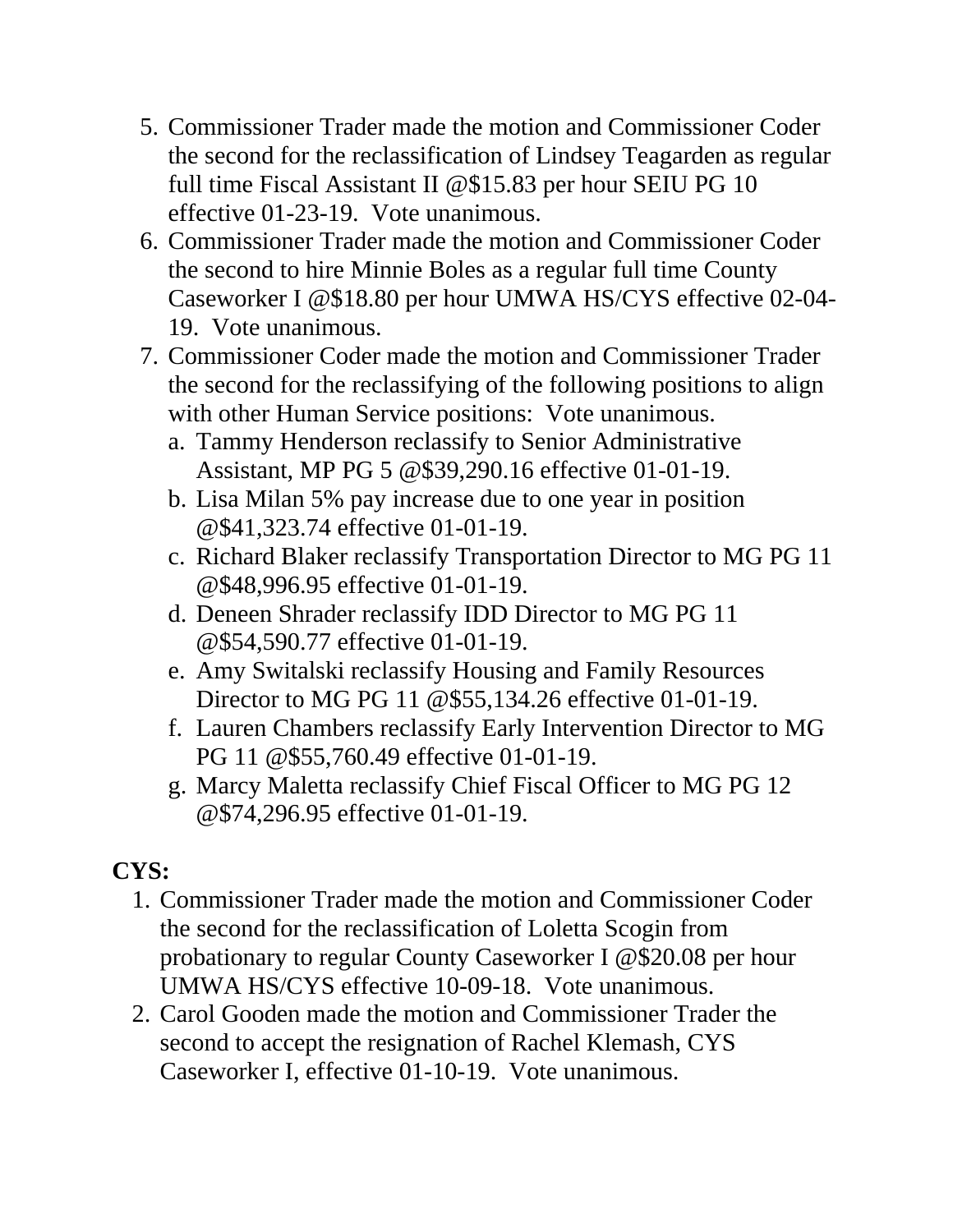- 3. Carol Gooden made the motion and Commissioner Coder the second to hire Alexis Climes as a regular full time County Casework Supervisor @\$22.74 per hour MG PG 9 effective 01-28- 19. Vote unanimous.
- 4. Carol Gooden made the motion and Commissioner Trader the second to hire Gabriel Dalton as a regular full time County Caseworker I @\$18.80 per hour UMWA HS/CYS effective 01-22- 19. Vote unanimous.
- 5. Commissioner Trader made the motion and Commissioner Coder the second for the reclassification of Brooke Core from probationary to regular status @\$20.08 per hour UMWA HS/CYS effective 01-09-19. Vote unanimous.
- 6. Commissioner Trader made the motion and Carol Gooden the second for the reclassification of Sydnie Whitacre from probationary to regular status @\$20.08 per hour UMWA HS/CYS effective 01-16-19. Vote unanimous.

### **TRANSPORTATION:**

- 1. Commissioner Trader made the motion and Commissioner Coder the second for reclassification of Scott Teagarden to regular full time Van Driver II @\$15.93 per hour SEIU PG 12 effective 12-13- 18. Vote unanimous.
- 2. Commissioner Trader made the motion and Commissioner Coder the second to hire Angela Ross as a regular part time MATP Customer Service Representative I @\$12.47 per hour SEIU PG 4 effective 01-17-19. Vote unanimous.
- 3. Commissioner Trader made the motion and Carol Gooden the second to accept the resignation of John Goodwin, Casual Van Driver, effective 01-17-19. Vote unanimous.

### **CONSERVATION:**

1. Commissioner Trader made the motion and Commissioner Coder the second for the promotion of April Morris to regular full time Fiscal Officer I @\$17.55 per hour SEIU PG 11 effective 01-02-19. Vote unanimous.